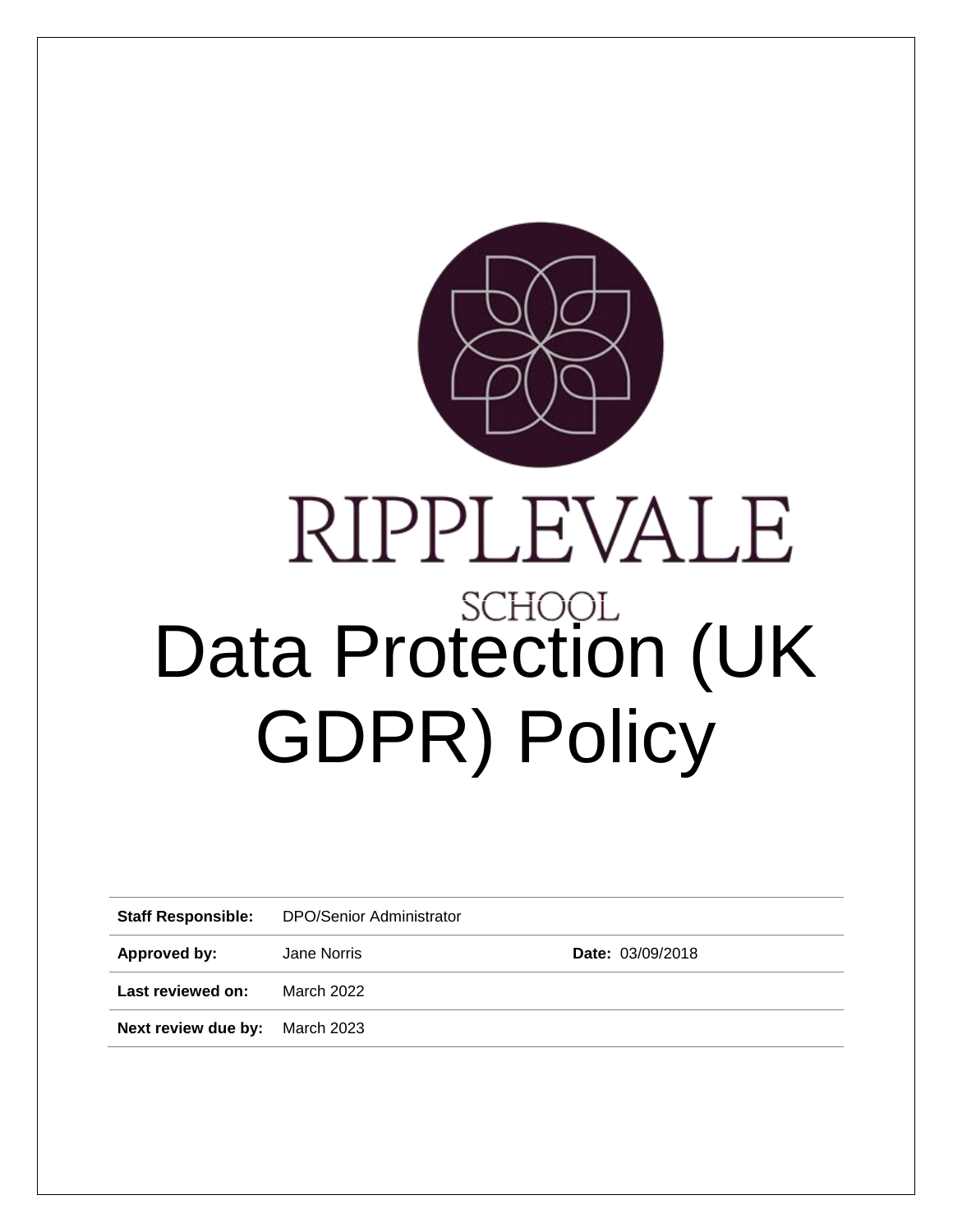# Ripplevale School Data Protection (UK GDPR) Policy (March 2022)

'Ripplevale School provides a caring, learning environment where our students make meaningful progress, relative to their individual starting points. Our aim is to encourage them to develop appropriate personal, social and employable skills enabling them to become confident, independent and aspiring young people.'

This policy was updated in March 2022. The majority of changes made add consistency to spelling, style and formatting conventions. There have been some changes to the content of the policy. All changes (additions, revisions and/or removals) have been indicated by the use of this grey font to highlight changed or new material. The main additions relate to:

- Inclusion of references to the School's Data Protection Officer (GPO)
- Inclusion of references to the UK GDPR (which has replaced the European GDPR)

# 1 Purpose

To function effectively Ripplevale School [the School] needs to collect and use certain types of information about staff, students and other individuals who come into contact with the School. We are also obliged to collect and use data to fulfil our obligations to Local Education Authorities, the Department for Education and other professional bodies.

We regard the lawful and correct treatment of personal information as very important to successful operations and to maintaining confidence between those with whom we deal and ourselves. We ensure that our organisation treats personal information lawfully and correctly. To this end we fully endorse and adhere to the principles of data protection as detailed in the Data Protection Act 2018 and the UK General Data Protection Regulation (UK GDPR).

You should be aware that, under the Act and UK GDPR, you are personally accountable for your actions and can be held criminally liable if you knowingly, or recklessly, breach it. Any serious breach of data protection legislation will also be regarded as misconduct and will be dealt with under the School's disciplinary procedures. If you access another employee's personnel records without authority, this constitutes a gross misconduct offence and could lead to your summary dismissal.

# 2 The data protection principles

There are data protection principles that are central to the Act and UK GDPR. The School and all its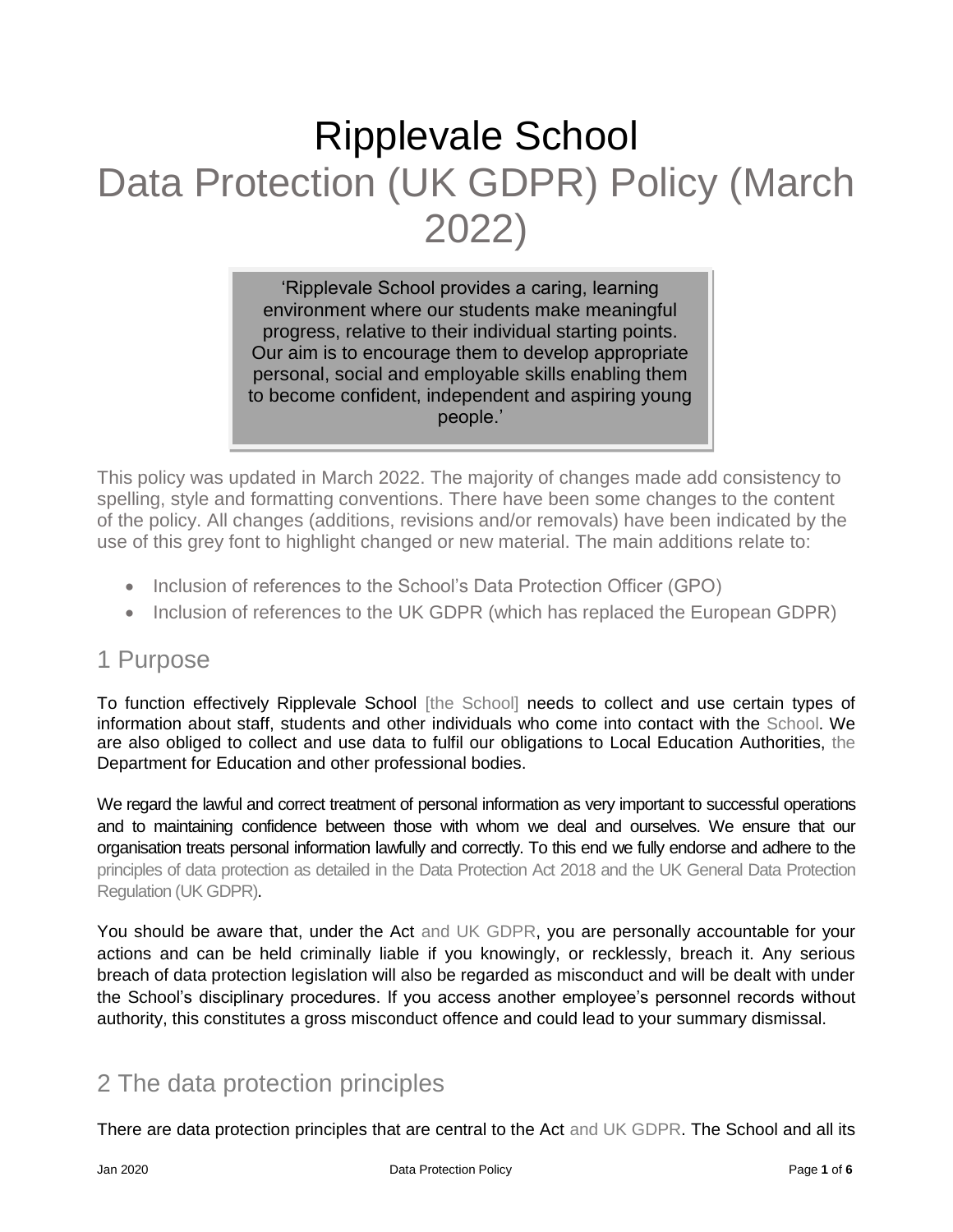employees must comply with these principles at all times in its information-handling practices. In brief, the principles say that personal data must be:

- 1**.** Processed fairly and lawfully and must not be processed unless certain conditions are met in relation to personal data and additional conditions are met in relation to sensitive personal data. The conditions are either that the employee has given consent to the processing, or the processing is necessary for the various purposes set out in the Act/UK GDPR. Sensitive personal data may only be processed with the explicit consent of the employee and consists of information relating to:
	- health
	- race or ethnic origin
	- political opinions and trade union membership
	- religious or other beliefs
	- physical or mental health or condition
	- sexual life or sexual orientation
	- genetic and biometric data (new to UK GDPR)

Criminal data has separate rules under UK GDPR but is still dealt with as sensitive.

- 2**.** The lawful purpose for which personal data is collected on any occasion must be specified, explicit and legitimate, and personal data so collected must not be processed in a manner that is incompatible with the purpose for which it was collected.
- 3. "Adequate, relevant and not excessive." The School will review personnel files on an annual basis to ensure they do not contain a backlog of out-of-date information and to check there is sound business reasons requiring information to continue to be held.
- 4. "Accurate and kept up-to-date." If your personal information changes, for example you change address, you must inform the office as soon as practicable so that the School's records can be updated. The School cannot be held responsible for any errors unless you have notified us of the relevant change.
- 5. "Not kept for longer than is necessary." The School will keep personnel files for no longer than six years after termination of employment. Different categories of data will be retained for different time periods, depending on legal, operational and financial requirements. Any data which the School decides it does not need to hold for a period of time will be destroyed after one year. Data relating to unsuccessful job applicants will only be retained for a period of six months.
- 6. Personal data processed for any of the lawful purposes must be so processed in a manner that ensures appropriate security of the personal data, using appropriate technical or organisational measures (and, in this principle, "appropriate security" includes protection against unauthorised or unlawful processing and against accidental loss, destruction or damage). Personnel files are confidential and are stored in a secure office in a locked cupboard. Only authorised employees have access to these files. Files will not be removed from their normal place of storage without good reason. Personal data stored on discs, memory sticks, portable hard drives or other removable storage media will be kept in locked filing cabinets or locked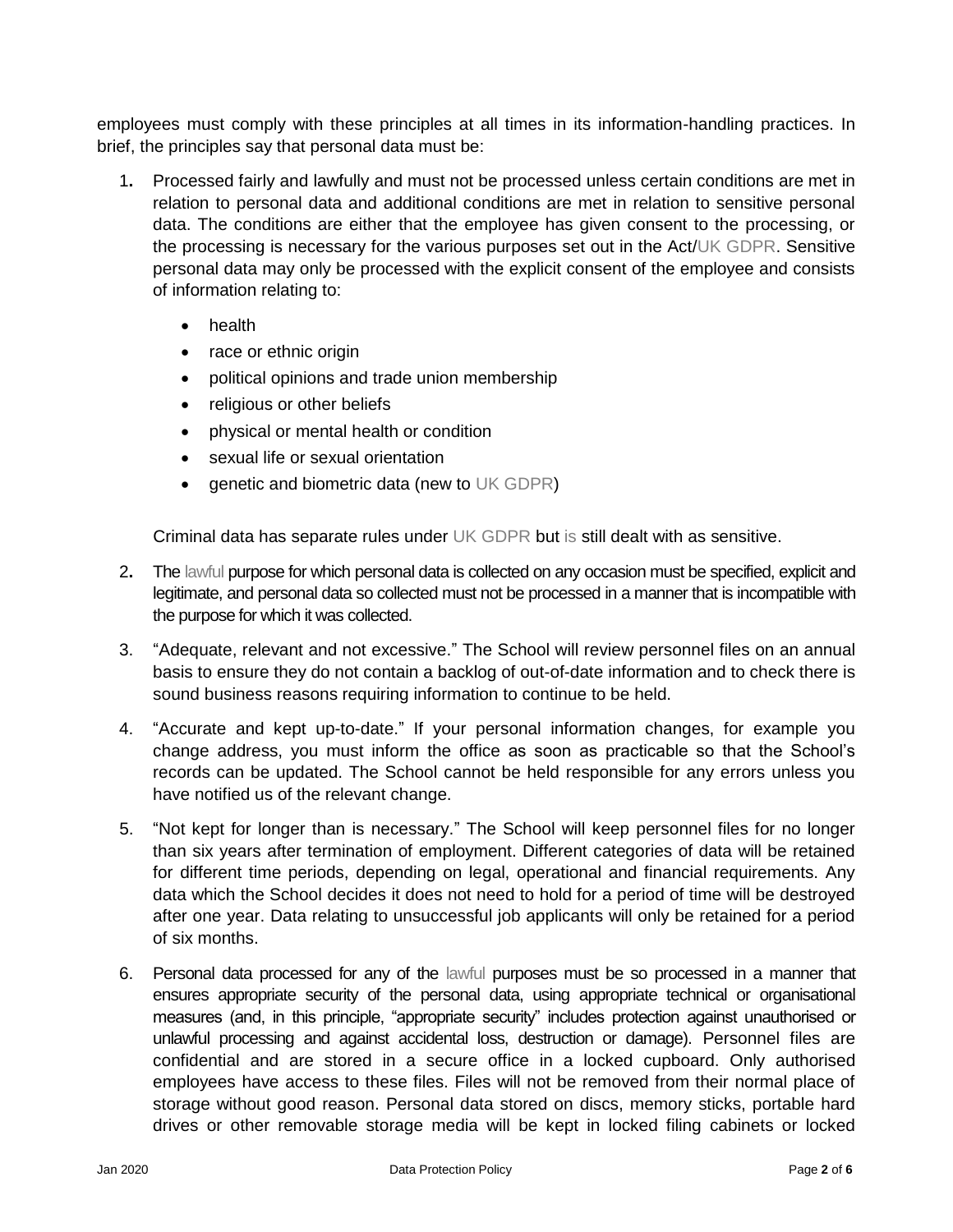drawers when not in use by authorised employees. Data held on computers will be stored confidentially by means of password protection, encryption or coding, and again only authorised employees have access to that data. The School has network backup procedures to ensure that data on computers cannot be accidentally lost or destroyed.

# 3 Your consent to personal information being held

The School holds personal data about you. By signing your statement of main terms of employment and your job description (both these documents form your contract of employment), you have consented to that data being processed by the School for any purpose related to your continuing employment or its termination including, but not limited to, payroll, human resources and School continuity planning purposes. Agreement to the School processing your personal data is a condition of your employment. This includes giving your consent to the School using your name and maybe your photograph in its marketing or promotional material, whether in hard copy print format or online on the School's website. It also includes supplying the School with any personal data that it may request from you from time to time as necessary for the performance of your contract of employment and for continuity of employment, such as DBS checks.

The School holds limited sensitive personal data about its employees and, by signing your contract of employment, you give your explicit consent to the School holding and processing that data, for example sickness absence records, health needs and equal opportunities monitoring data.

# 4 Your right to access personal information

You have the right, on request, to receive a copy of the personal information that the School holds about you, including your personnel file, and to demand that any inaccurate data be corrected or removed. You also have the right on request to:

- Be told by the School whether and for what purpose personal data about you is being processed
- Be given a description of the data and the recipients to whom it may be disclosed
- Have communicated in an intelligible form the personal data concerned, and any information available as to the source of the data
- Be informed of the logic involved in computerised decision-making

Upon request, the School will provide you with a statement regarding the personal data held about you. It will state all the types of personal data it holds and processes about you and the reasons for which they are processed. If you wish to access a copy of any personal data being held about you, you must make a written request for this.

If you wish to make a complaint that these rules are not being followed in respect of personal data the School holds about you, you should raise the matter with the Data Protection Officer (DPO): Dave Parsons.

If the matter is not resolved to your satisfaction, it should be raised as a formal grievance under the School's grievance procedure.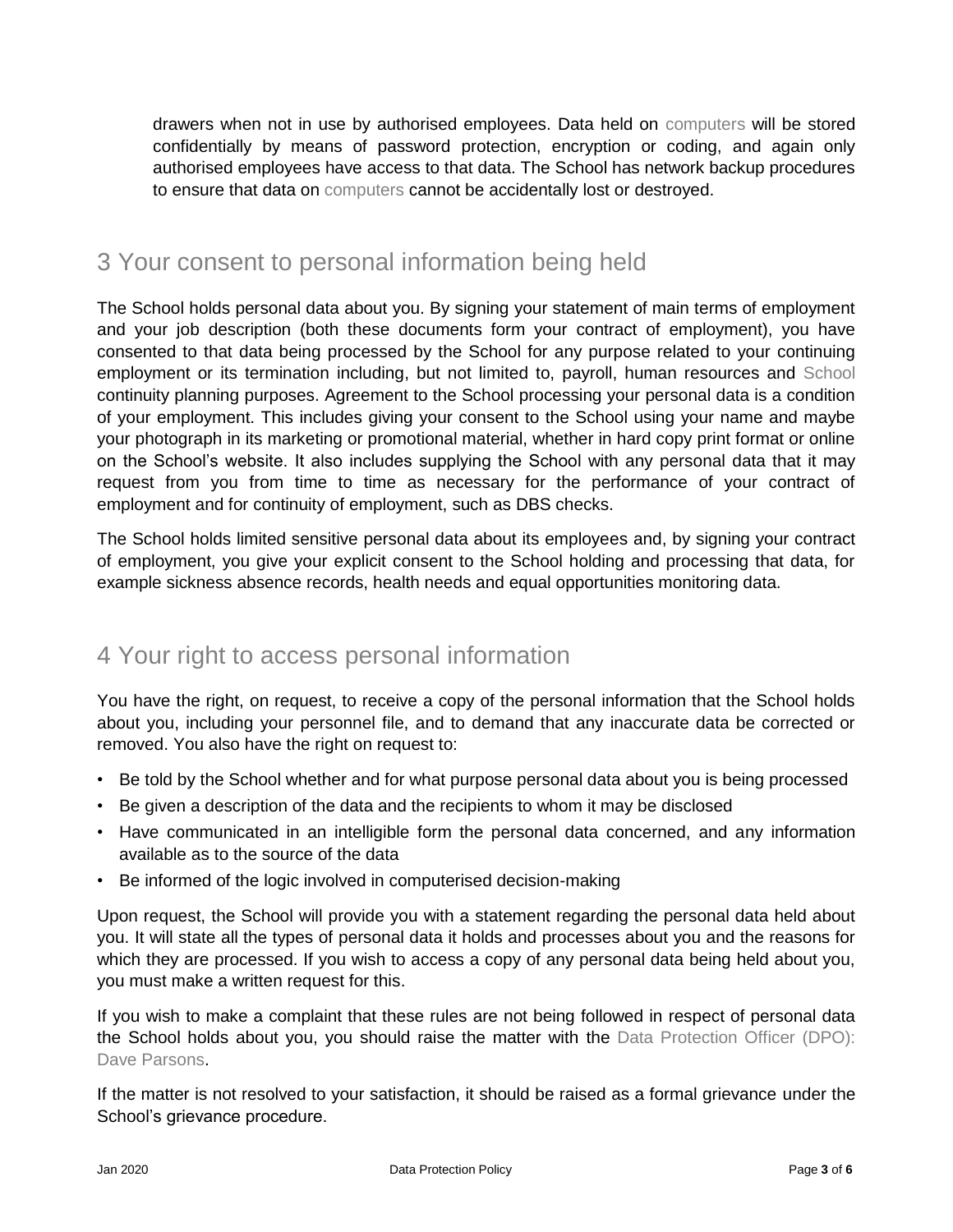# 5 Your obligations in relation to personal information

If, as part of your job duties and responsibilities, you collect personal information about employees or other people such as students, volunteers, work experience placements, consultants or School visitors, you must comply with this policy. This includes ensuring the information is processed in accordance with the Act/UK GDPR, is only processed for the purposes for which it is held, is kept secure and is not kept for longer than necessary. You must also comply with the following guidelines at all times:

- Do not disclose confidential personal information to anyone except the data subject. In particular, it should not be:
	- 1. Given to someone from the same family.
	- 2. Passed to any other unauthorised third party.
	- 3. Placed on the School's website.
	- 4. Posted on the Internet in any form.

Unless the data subject has given their explicit prior written consent to this

Be aware that those seeking information sometimes use deception in order to gain access to it. Always verify the identity of the data subject and the legitimacy of the request, particularly before releasing personal information by telephone, this is particularly important with student information and if in doubt in regard to student information, DO NOT give information out, refer to Designated Safeguard Lead (DSL), and if it is information being requested for a Child in Care (CIC), strictly refer the matter to the Local Authority Designated Officer (LADO).

Where the School provides you with code words or passwords to be used before releasing personal information, for example by telephone, you must strictly follow the School's requirements in this regard.

Only transmit personal information between locations by e-mail if a secure network is in place, for example, an encryption or password is used for e-mail.

If you receive a request for personal information about another employee, you should forward this to the Headteacher who is responsible for dealing with such requests.

This policy will be included in the staff handbook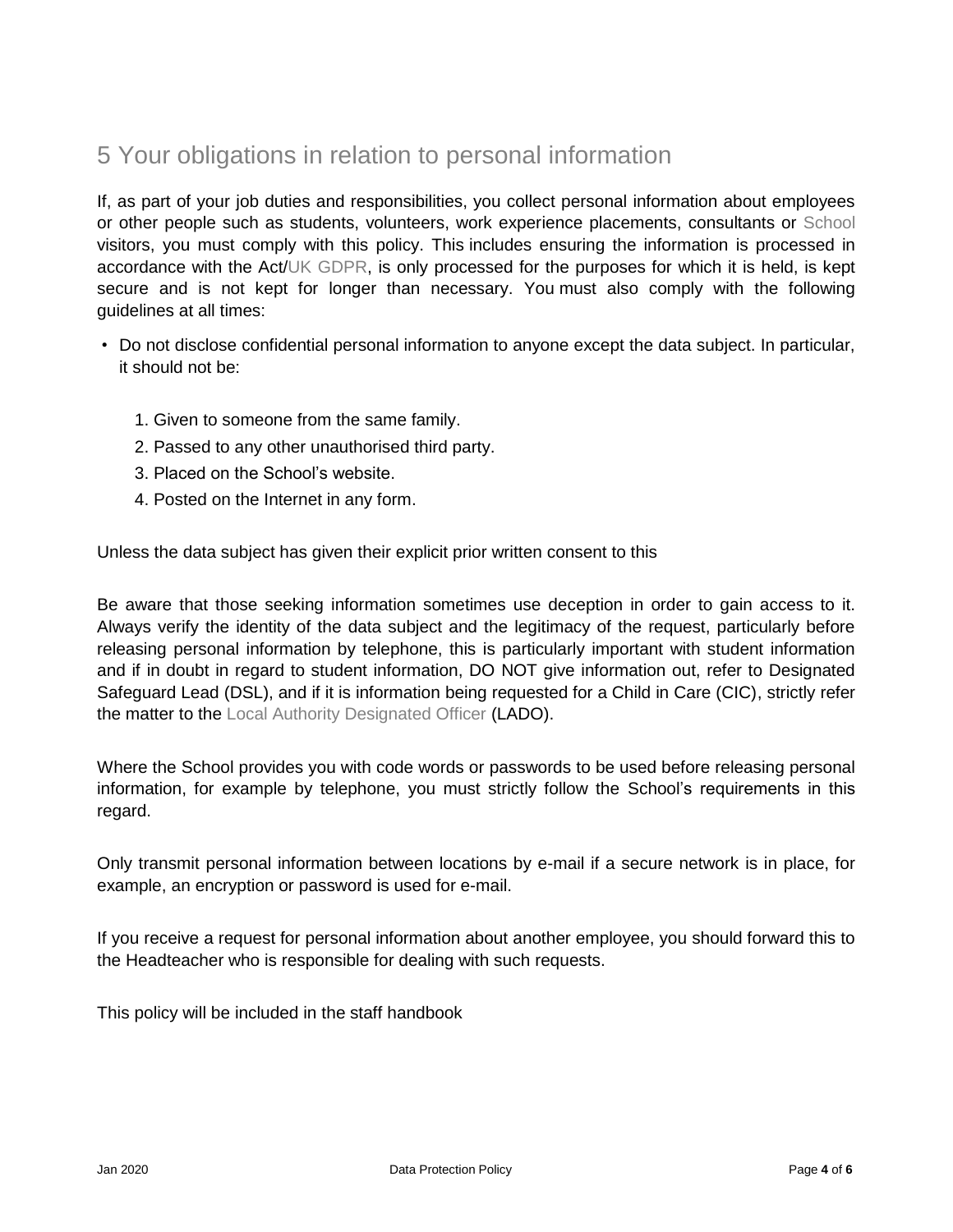# 5 Procedure

# 5.1 Compliance

The School will comply with the terms of the 2018 Data Protection Act (UK GDPR), and any subsequent relevant legislation, to ensure personal data is treated in a manner that is fair and lawful.

# 5.2 *Online Safety Policy*

This policy should be used in conjunction with the School's *Online Safety Policy*.

# 5.3 Data gathering

# 5.3.1. Coverage

All personal data relating to staff, students or other people with whom we have contact, whether held on computer or in paper files, are covered by the Act/UK GDPR.

# 5.3.2. Relevance

Only relevant personal data may be collected and the person from whom it is collected should be informed of the data's intended use and any possible disclosures of the information that may be made.

# 5.4 Data storage

# 5.4.1 Security

Personal data will be stored in a secure and safe manner.

# 5.4.2 Electronic data security

Electronic data will be protected by standard password and firewall systems operated by the School.

# 5.4.3 Visibility

Computer workstations in administrative areas will be positioned so that they are not visible to casual observers waiting either in the office or at the reception.

# 5.4.4 Analogue data

"Analogue" (i.e. non-digital) data will be stored where it not accessible to anyone who does not have a legitimate reason to view or process that data.

#### 5.4.5 Sensitive data

Particular attention will be paid to the need for security of sensitive personal data.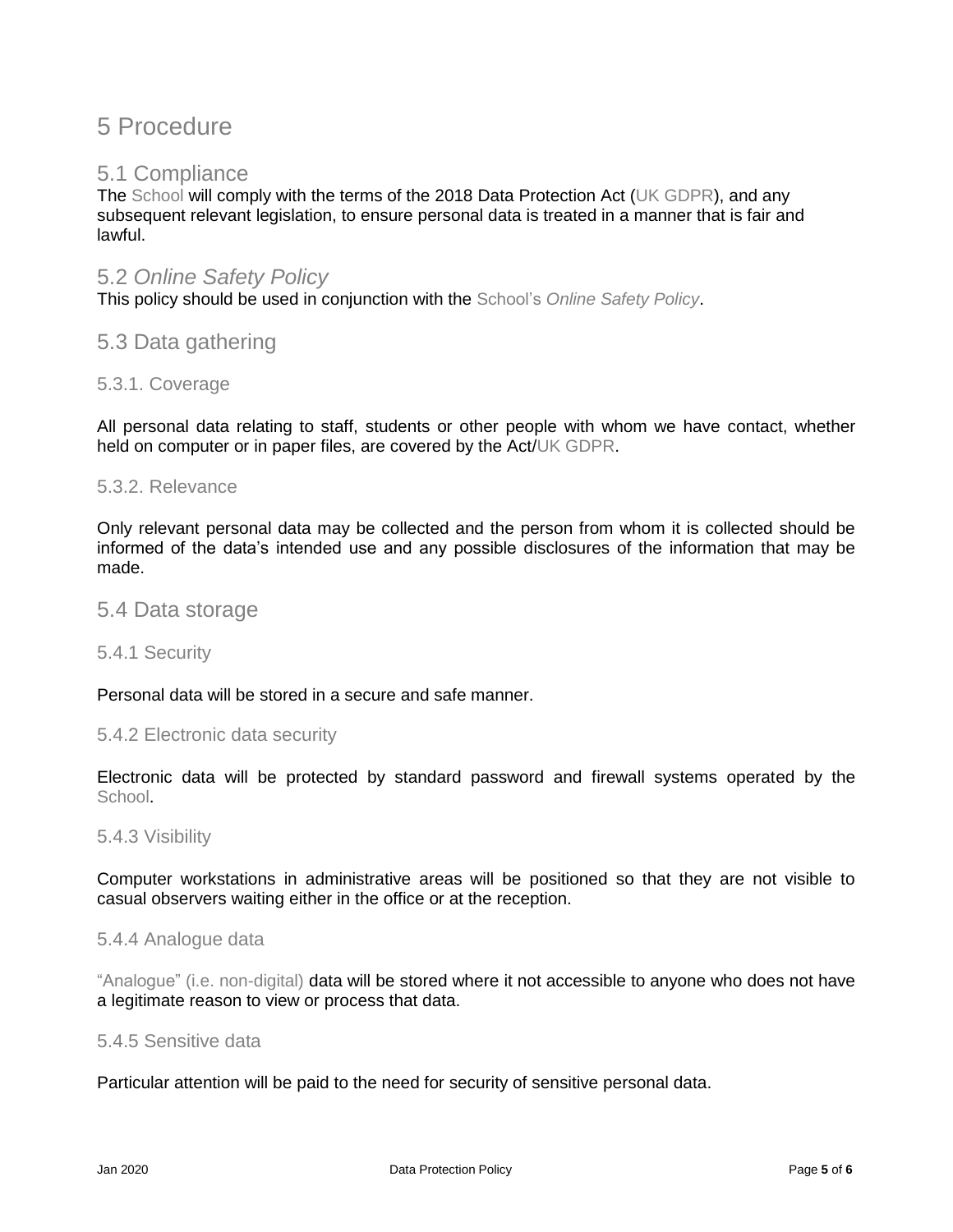# 5.5 Data checking

# 5.5.1 Reminders

The School will issue regular reminders to staff and parents to ensure that personal data held is upto-date and accurate.

#### 5.5.2 Errors

Any errors discovered will be rectified and, if the incorrect information has been disclosed to a third party, any recipients informed of the corrected data.

# 5.6 Data disclosures

# 5.6.1 Consent

Personal data will only be disclosed to organisations or individuals for whom consent has been given to receive the data, or organisations that have a legal right to receive the data without consent being given.

# 5.6.2 Telephone requests

When requests to disclose personal data are received by telephone, it is the responsibility of the School to ensure the caller is entitled to receive the data and that they are who they say they are. It is advisable to call them back, preferably via a switchboard, to ensure the possibility of fraud is minimized.

#### 5.6.3 Personal requests

If a personal request is made for personal data to be disclosed, it is again the responsibility of the School to ensure the caller is entitled to receive the data and that they are who they say they are. If the person is not known personally, proof of identity should be requested.

# 5.6.4 Student requests

Requests from parents or children and young people for printed lists of the names of children and young people in particular classes, which are frequently sought at Christmas, should politely refused as permission would be needed from all the data subjects contained in the list.

# 5.6.5 Personal data in public media

Personal data will not be used in newsletters, websites or other media without the consent of the data subject.

#### 5.6.6 Avoiding repetitive requests

Routine consent issues will be incorporated into the School's student data gathering sheets, to avoid the need for frequent, similar requests for consent being made by the School.

# 5.6.7 Disclosures to Police